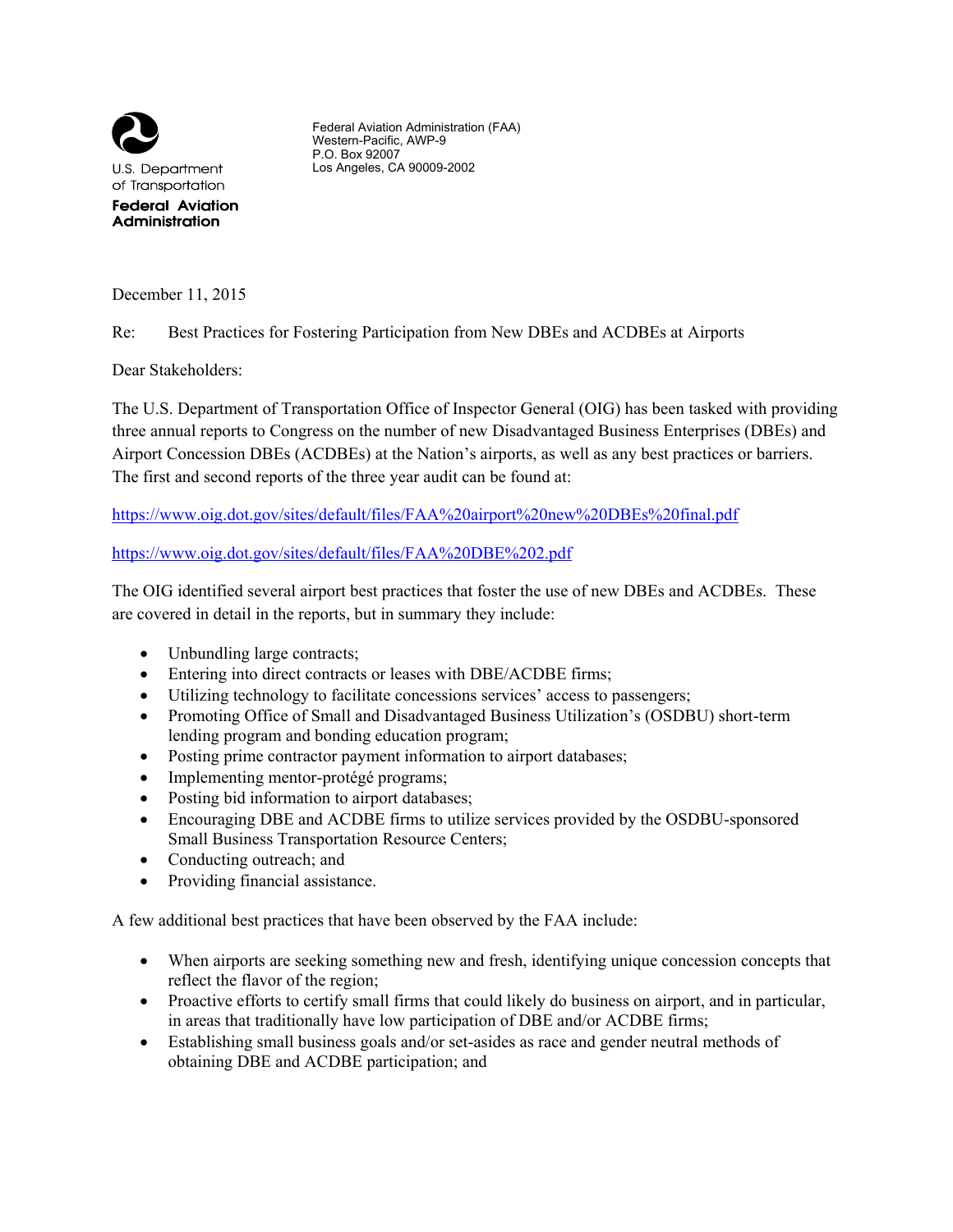Allowing concession primes to mentor new ACDBE firms without counting the ACDBE participation until such a time that the ACDBE firm can fully participate in a joint venture and be counted consistent with the regulations and joint venture guidance.

We would like to hear from you about additional best practices that you have found helpful. If you have a best practice or tip that you would like to share, please contact your regional specialist (see attached) with the information so we can include them in periodic updates.

Thank you very much for your assistance.

Sincerely,

Here Het

Gene Roth National Team Lead DBE/ACDBE Program Compliance

Attachment